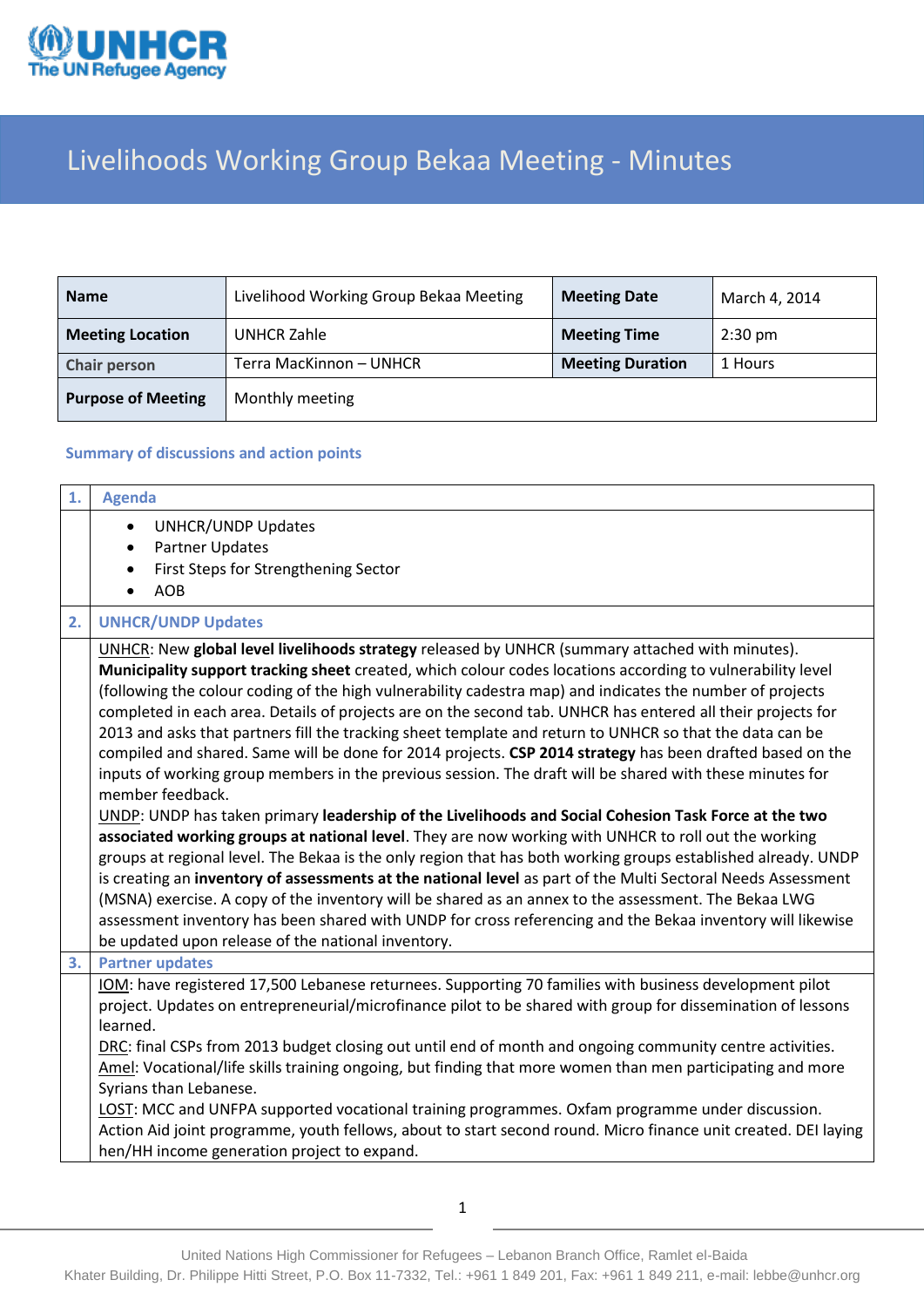

|    | WVI: Have secured EU funding for a water infrastructure project in West Bekaa and Zahle. Have taken care to                                                                                                                                                                                                                                                                                                                                                                                                                                                                                                                                                                                                                                                                                                |  |  |
|----|------------------------------------------------------------------------------------------------------------------------------------------------------------------------------------------------------------------------------------------------------------------------------------------------------------------------------------------------------------------------------------------------------------------------------------------------------------------------------------------------------------------------------------------------------------------------------------------------------------------------------------------------------------------------------------------------------------------------------------------------------------------------------------------------------------|--|--|
|    | ensure that Syrian jobs through the implementation of regular WVI programming (education, WASH,                                                                                                                                                                                                                                                                                                                                                                                                                                                                                                                                                                                                                                                                                                            |  |  |
|    | distribution, etc.). 800 youth engaged in life skills training. In process of finalizing Microsoft supported                                                                                                                                                                                                                                                                                                                                                                                                                                                                                                                                                                                                                                                                                               |  |  |
|    | computer skills training programme (scale and location TBD). Providing psychosocial support, but under                                                                                                                                                                                                                                                                                                                                                                                                                                                                                                                                                                                                                                                                                                     |  |  |
|    | protection programming (not livelihoods).                                                                                                                                                                                                                                                                                                                                                                                                                                                                                                                                                                                                                                                                                                                                                                  |  |  |
|    | <b>Discussion key points</b>                                                                                                                                                                                                                                                                                                                                                                                                                                                                                                                                                                                                                                                                                                                                                                               |  |  |
|    | <b>New UNDP role</b>                                                                                                                                                                                                                                                                                                                                                                                                                                                                                                                                                                                                                                                                                                                                                                                       |  |  |
|    | UNDP's leadership and strengthening of coordination between national and regional level Livelihoods<br>$\bullet$<br>Working Groups will allow for clear and complimentary division of labour between levels. Group<br>members have suggested that UNDP can work at the national level to: access and share government<br>national development plans; update on government policy, especially related to Syrian livelihoods;<br>advocate with the government; access government line ministries; etc.                                                                                                                                                                                                                                                                                                       |  |  |
|    | <b>Activity Info and 5Ws</b>                                                                                                                                                                                                                                                                                                                                                                                                                                                                                                                                                                                                                                                                                                                                                                               |  |  |
|    | Group members have agreed to complete 5Ws in order capture and share all planned/proposed<br>$\bullet$<br>activities for 2014 in addition to ongoing. This is to act as a planning tool, enabling coordination<br>between actors.                                                                                                                                                                                                                                                                                                                                                                                                                                                                                                                                                                          |  |  |
|    | Activity Info will be used to track monthly activity/achievements against the plans stated in the 5Ws.<br>$\bullet$<br>All group members, including UNHCR and UNDP, commit to the above points.<br>$\bullet$                                                                                                                                                                                                                                                                                                                                                                                                                                                                                                                                                                                               |  |  |
|    | <b>Community support projects (CSPs)</b><br>DRC requested expansion in the membership of the CSP Committee. Suggestion to be brought to the<br>$\bullet$                                                                                                                                                                                                                                                                                                                                                                                                                                                                                                                                                                                                                                                   |  |  |
|    | committee for consideration. Meeting of the committee to be called this month.                                                                                                                                                                                                                                                                                                                                                                                                                                                                                                                                                                                                                                                                                                                             |  |  |
|    | Both development and humanitarian actors are providing support to municipalities. Tracking of such<br>$\bullet$<br>support is crucial. The tracking tool created by UNHCR will aid in this coordination.                                                                                                                                                                                                                                                                                                                                                                                                                                                                                                                                                                                                   |  |  |
|    | <b>Vocational skills training</b>                                                                                                                                                                                                                                                                                                                                                                                                                                                                                                                                                                                                                                                                                                                                                                          |  |  |
|    | Initial analysis of partner 5W and other feedback indicates that 'vocational training' is a common<br>$\bullet$<br>programmatic intervention, especially among NGOs. However, such programmes do not necessarily<br>have the desired impact on beneficiary livelihoods-ie improving their ability to be self-reliant and<br>support a household.                                                                                                                                                                                                                                                                                                                                                                                                                                                           |  |  |
|    | Partners are training in a variety of different 'vocations', chosen through different methods (market<br>$\bullet$<br>assessment, FGD with beneficiaries, etc.). Who is doing what, where will be captured in the 5Ws.<br>In order to identify the most high impact areas for vocational training, it has been proposed to create<br>٠<br>a task force on vocation training to quickly analyse exiting materials (assessments, etc.) and<br>programme impacts. The objective is to use an evidence base to arrive at recommendations that can<br>be used to guide the vocational training programmes of group members. It is hoped this will increase<br>desired impact of vocational training programmes in the sector. Possible task force members: DRC,<br>SCI, LOST, Mercy Corps, WVI, UNHCR and UNDP. |  |  |
|    | <b>Multi-sectoral Needs Assessment</b>                                                                                                                                                                                                                                                                                                                                                                                                                                                                                                                                                                                                                                                                                                                                                                     |  |  |
|    | As part of the assessment process, a 'meta-inventory' of assessments is being compiled, covering all<br>$\bullet$<br>sectors. A cross-sectoral analysis will be undertaken. Updates will be shared by UNDP.                                                                                                                                                                                                                                                                                                                                                                                                                                                                                                                                                                                                |  |  |
| 4. | <b>Action points</b>                                                                                                                                                                                                                                                                                                                                                                                                                                                                                                                                                                                                                                                                                                                                                                                       |  |  |
|    |                                                                                                                                                                                                                                                                                                                                                                                                                                                                                                                                                                                                                                                                                                                                                                                                            |  |  |